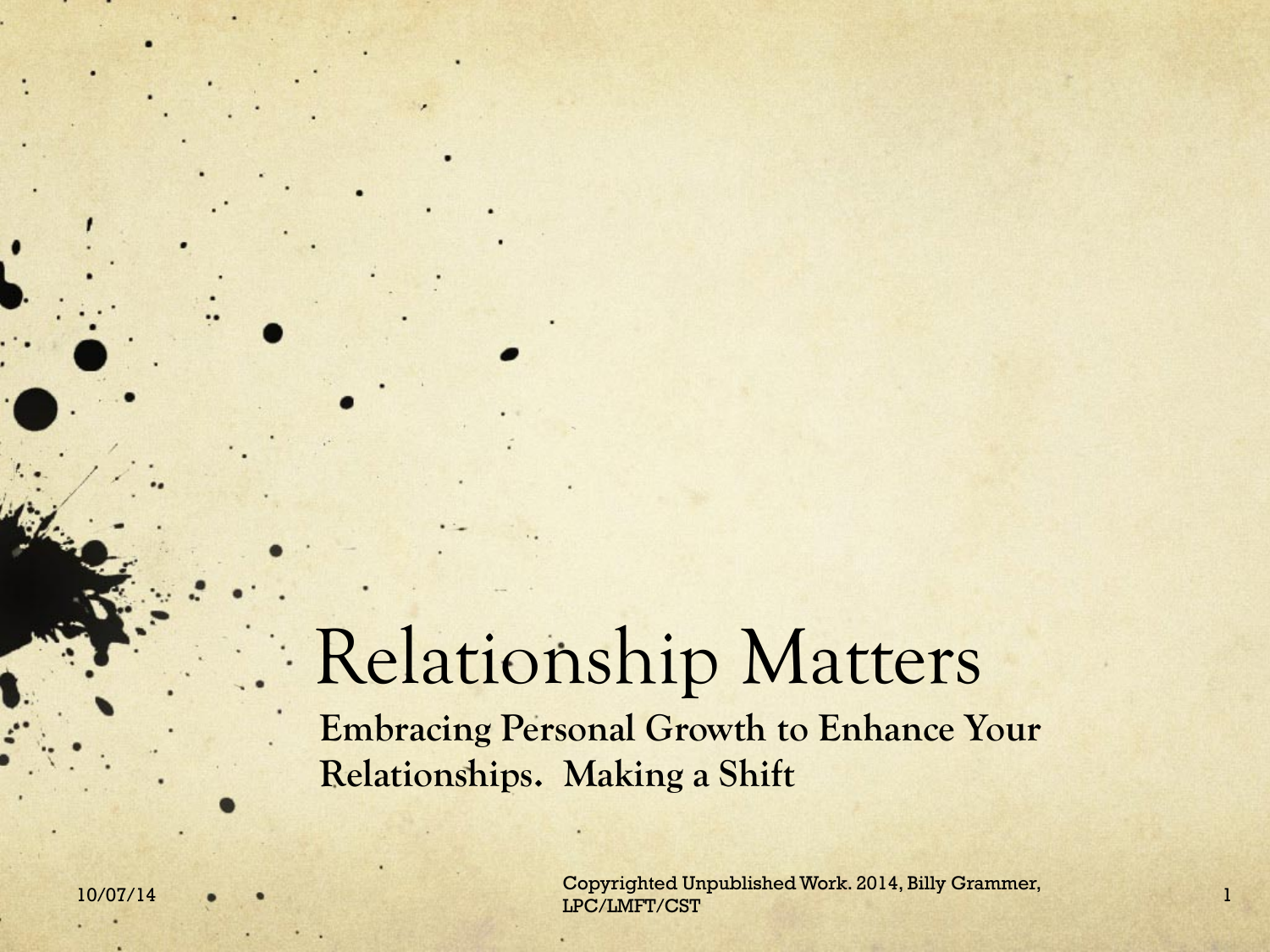#### **Who am I?**

Good Question!

Licenses: LPC/LMFT/CST August 10th, 1987 (35 client hours per week x 50 weeks) 1750 Client Hours per Year x 27 years = 47,250

Classes, Workshops, CEU's, Pre-Marriage, Marriage, Sexual Issues, (Affair Recovery, Sexual Addiction), Personal Growth, Individuals, Couples, Systems (including Business Relationships)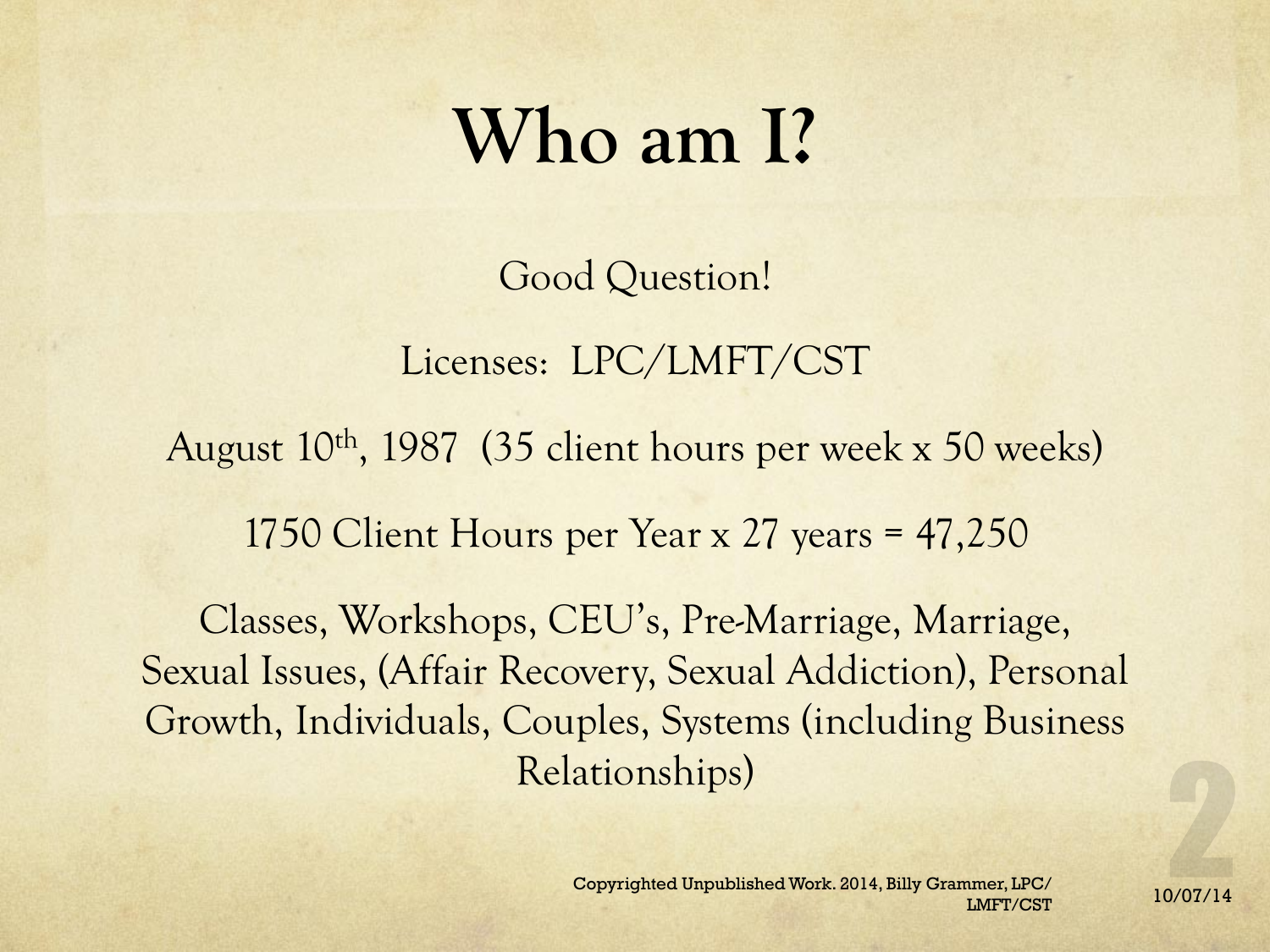#### Who are You? Why are You Here?

- My Greatest Asset: My Personhood, Knowledge, Skill Sets, Ability to Connect (Listen, Understand, Respond). If I don't Do this Well . . .
- Your Ability to Listen, Understand, Respond in Relaxed Situations and Pressure Situations – is Critical to your Success.

Relationships with Friends, Family Parents,, Significant Other, Spouse, Business Partnership, Clients, Professional **Colleagues**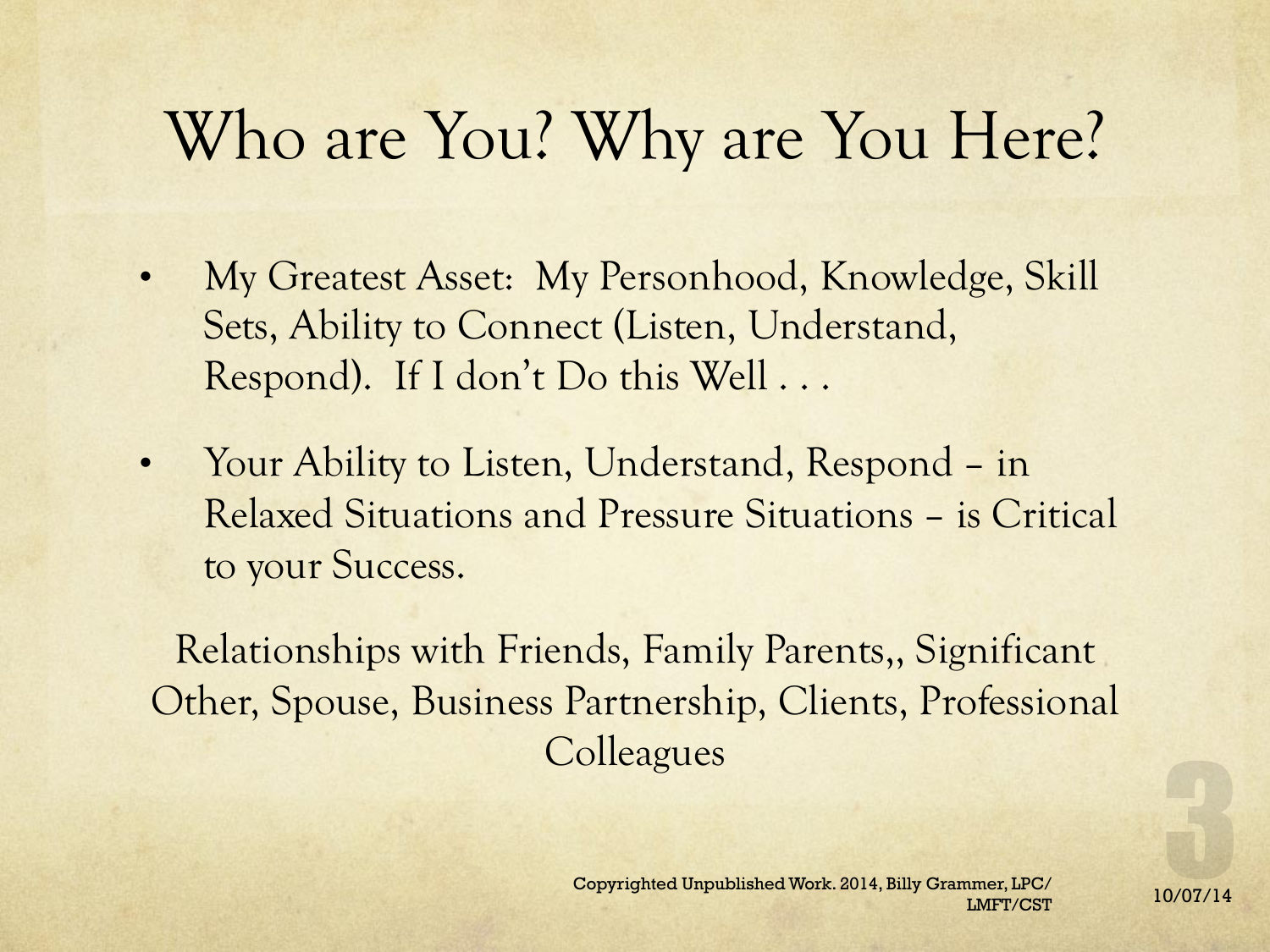#### **Some Basics**

- Our Time Together: 6 Classes
- The Format: 7:00 7:15 Your Comments, Questions
- $7:15 8:15$  Content / Teaching
- 8:15 8:40 Your Comments, Questions
- This Class is Designed to be Positive, Empowering, and Personal Growth Enhancing.
- **www.billygrammerdallas.com/FallClass.en.html**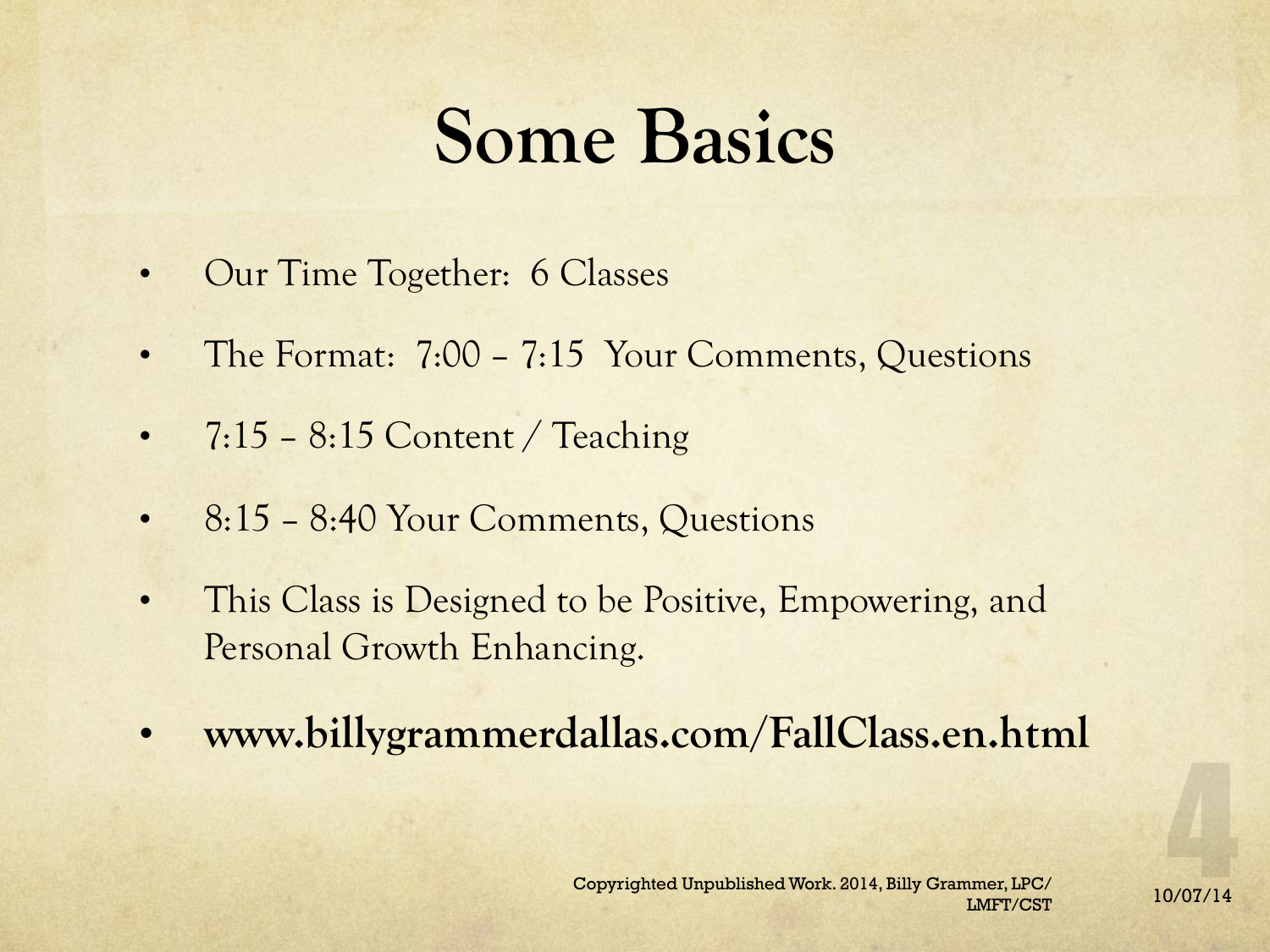#### Some Basics

- This Material is ©Copyrighted . You may share verbally with friends, but not copy *any* of the Handouts or use it to teach without my permission. Also, please do not share the website with friends.
- You Design the Class. Get what you Want out of it.
- You may ask **any** and **every question** that you have about Relationships! Verbally, 3x5 Card, or Email

**billyglpc@gmail.com**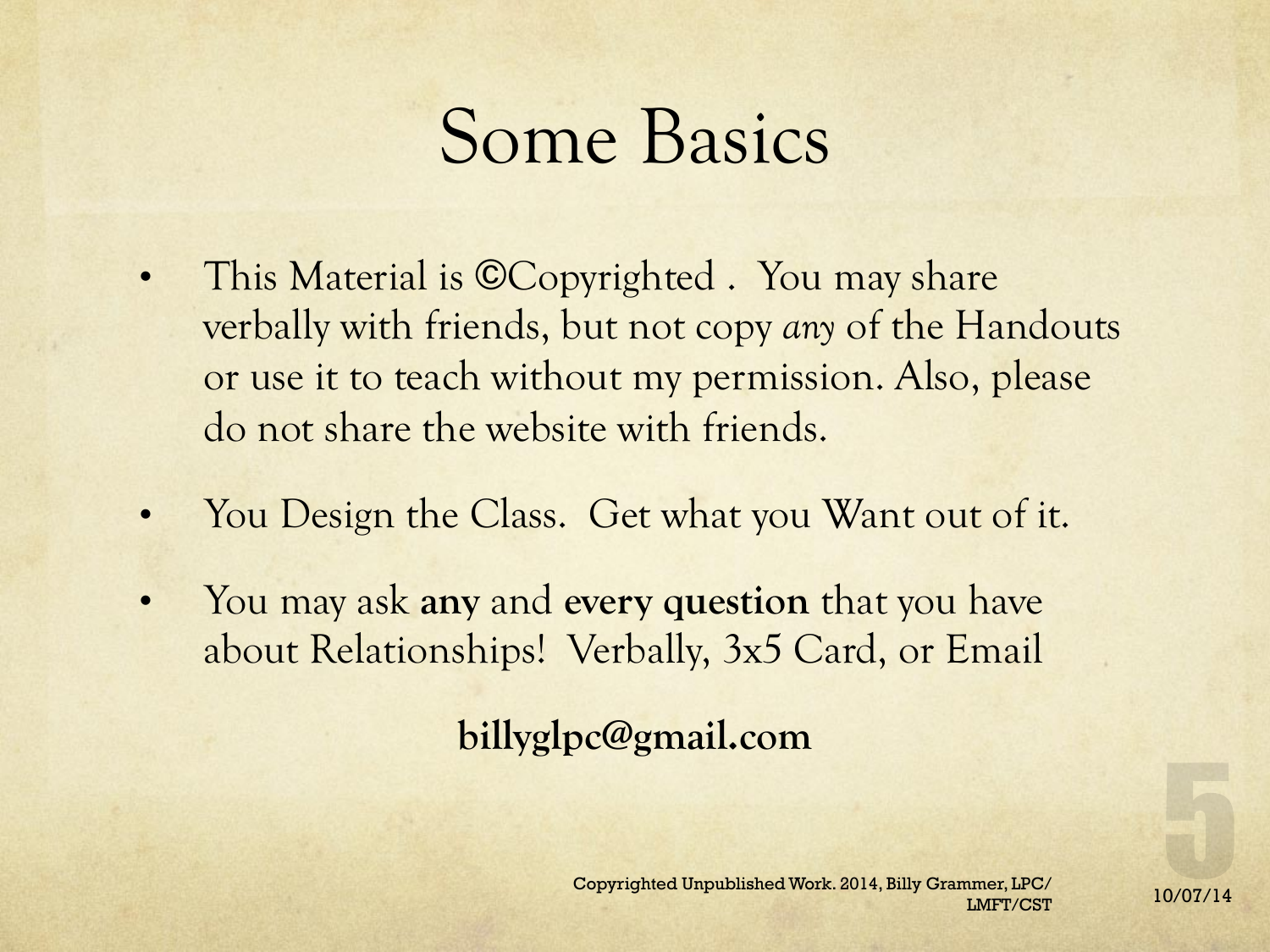#### **A Personal-Growth Approach**

Making a Shift in How You Think of Relationships!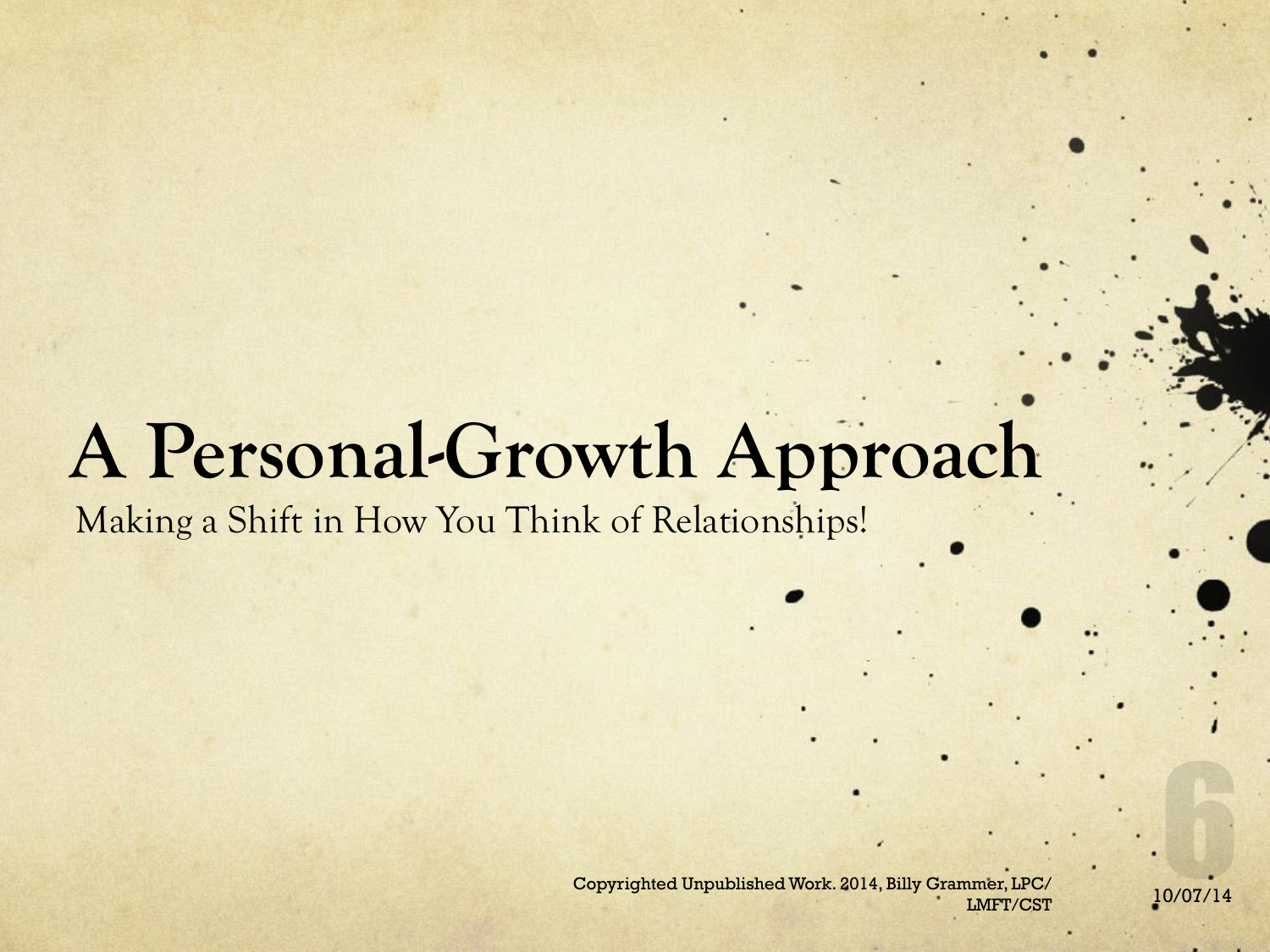# **Question: What is:**

- § A "Good Relationship?"
	- § A "Good Marriage?"
		- Draw a Circle
- § Write 5 –10 Things You Would Include in a "Good Relationship."
	- Rank Your Top 3-5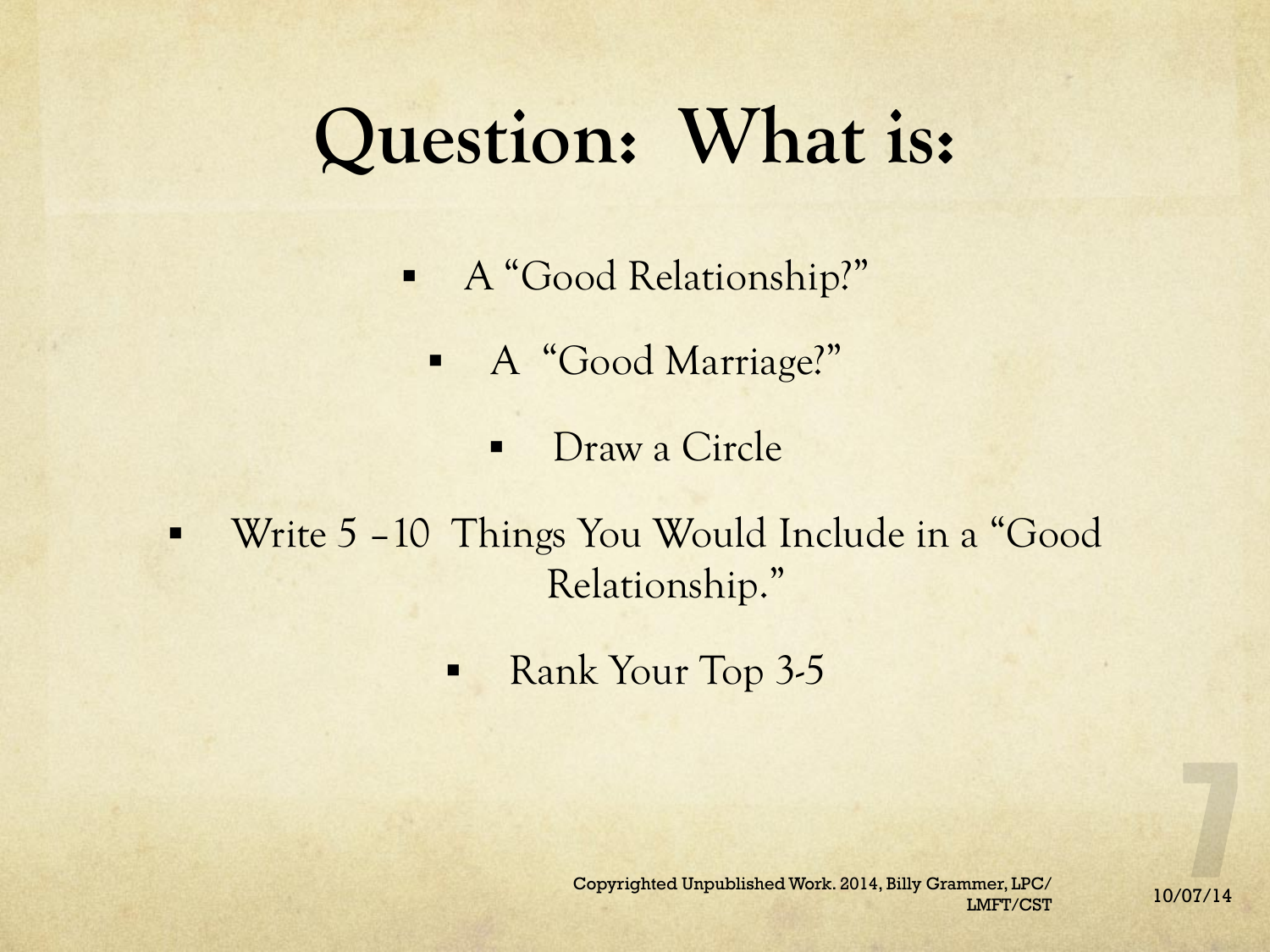# **Question: How?**

Think for a Moment on the List of Items in Your Circle of a "Good Relationship" or a "Good Marriage" and Ask Yourself:

- How is a "Good Relationship" Achieved?
	- § By What Means, is it Actualized?
		- What Have You Been Taught?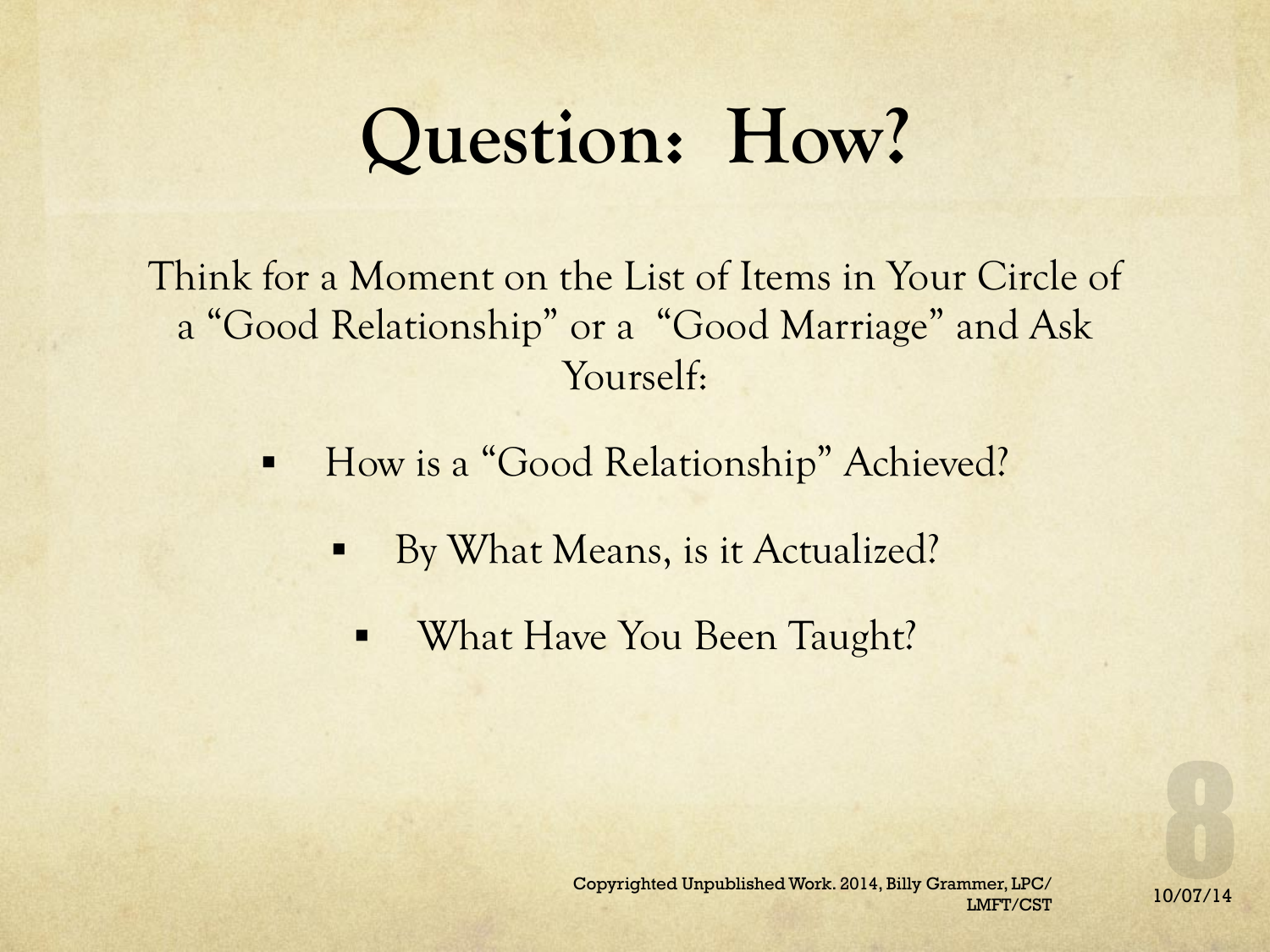# "Normal" Approach

- **"We both have to cooperate in order to have a good** relationship."
- "I have to get you to listen to me, understand me, validate what I'm saying – so that you will cooperate and do what I want you to do."

"Good Communication"

• "I must get you to listen to me, understand me and validate me because you are the source for my own validation. You must tell me I'm O.K."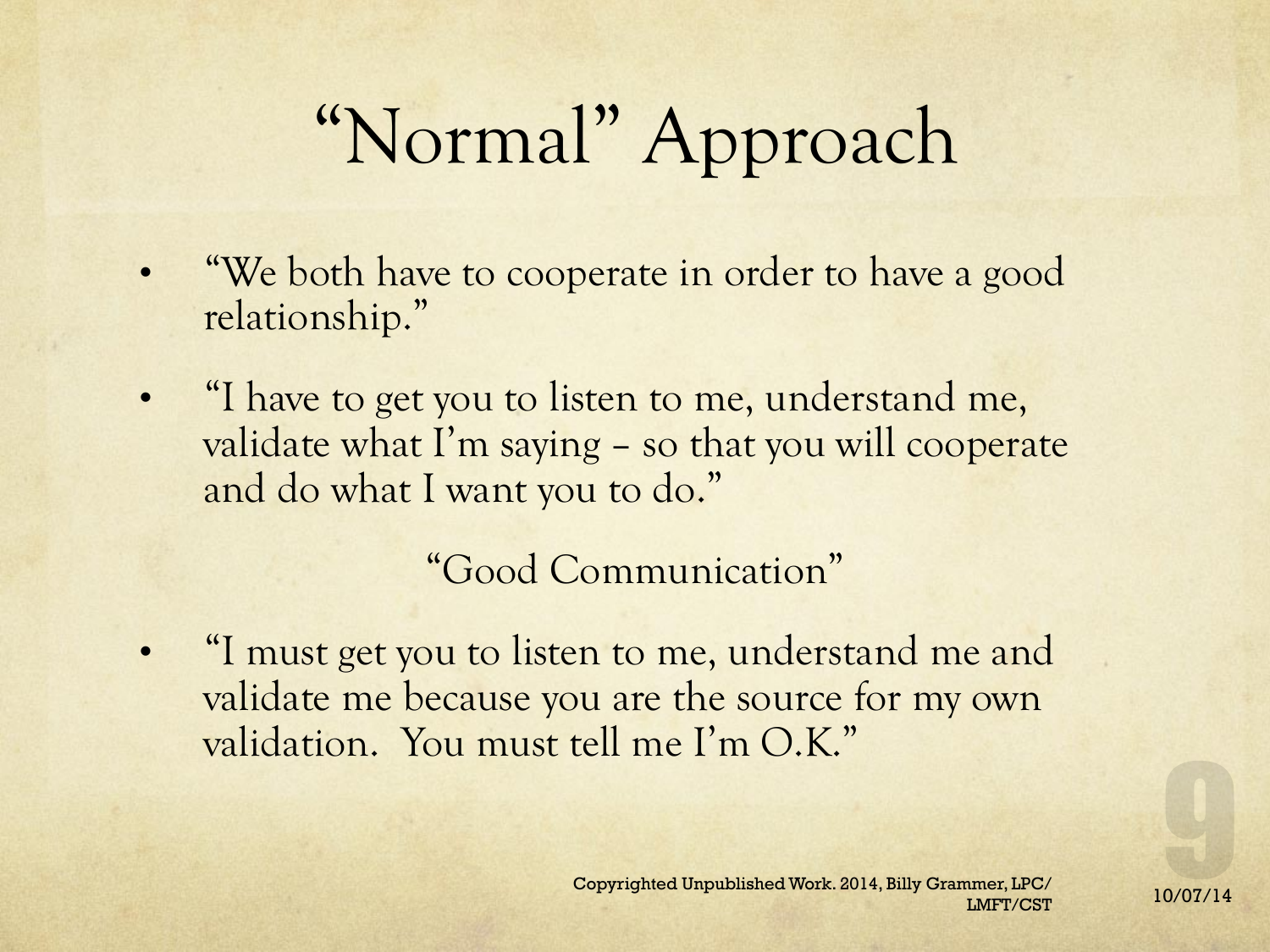# "Normal" Approach

• "To get what I want in this relationship, I need to constantly focus on you to teach you, correct you and influence you so that my needs will be met. I will accomplish this by:

Talking to you so that you will "Hear Me." Sharing my Emotions with you to Influence and Change you.

Increasingly Using Negatives (Personal Hurt, Criticizing you, Pointing out your Deficiencies) to get Positive Changes from you.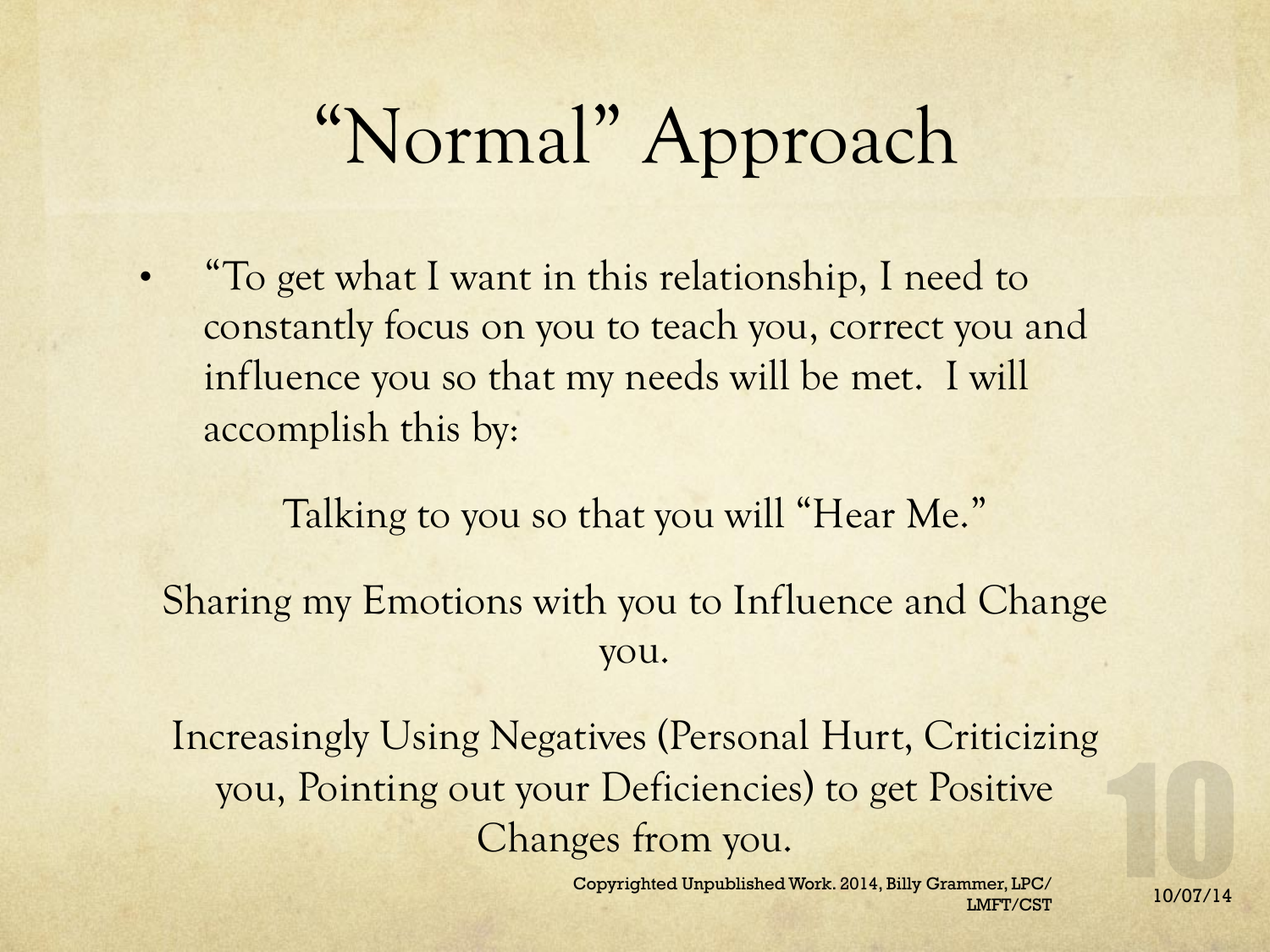# "Normal" Approach

- "To get what I want in this relationship, I have to focus more on you, point out your 'blind spots,' confront you more, pray for you more, think about you more because you are the source of my satisfaction and dissatisfaction. So, for me to be happy, I need you to really get this and get on board with the program."
- "To have a really good relationship, I need to get you to do life mostly my way, to see the world as I see it and to see myself as I see myself – and to affirm and love me only in ways that make sense to me, on my terms."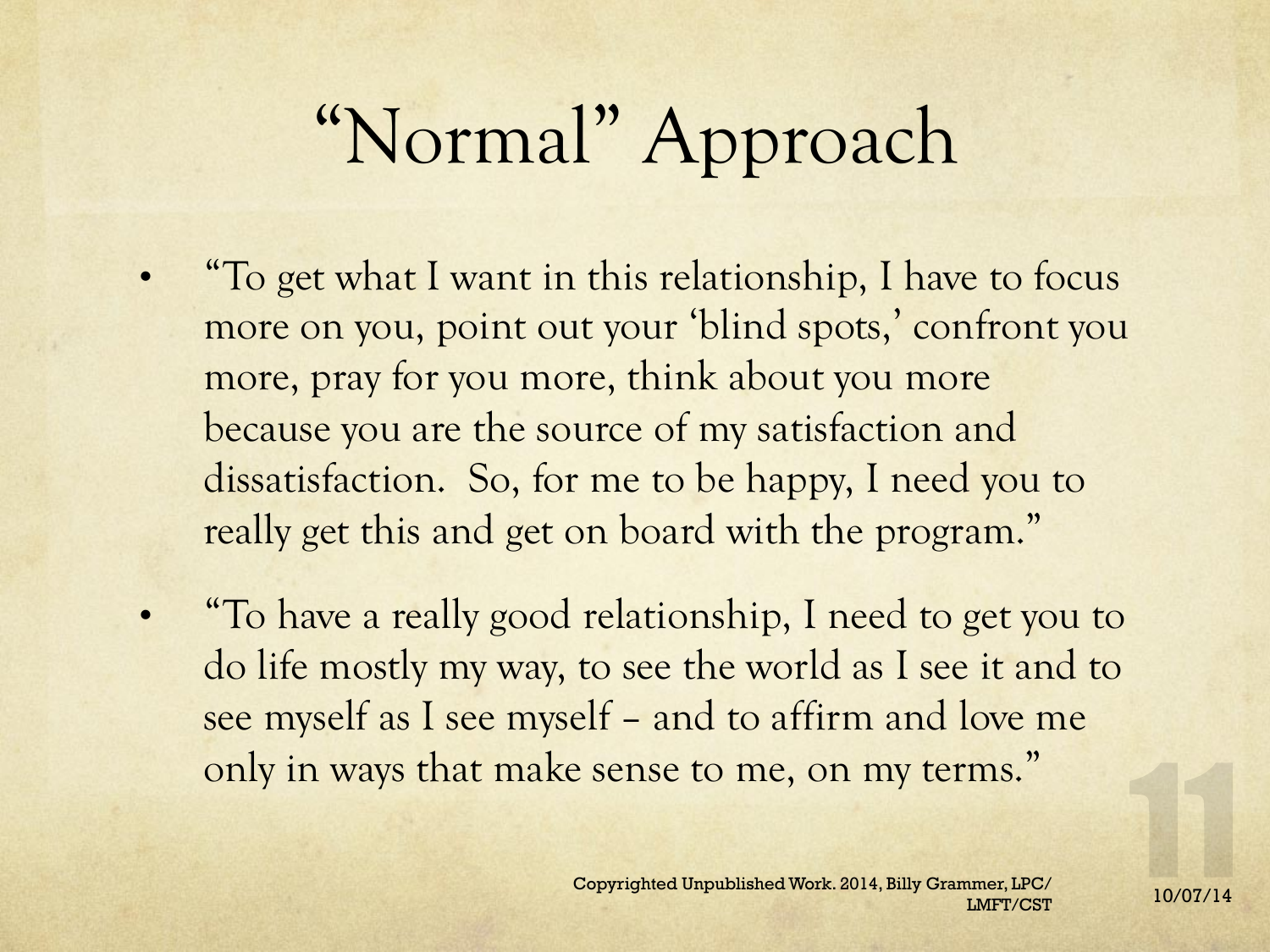#### **Let's Make a Shift**

Away from an "Other-Focus" to a "Personal-Growth Focus"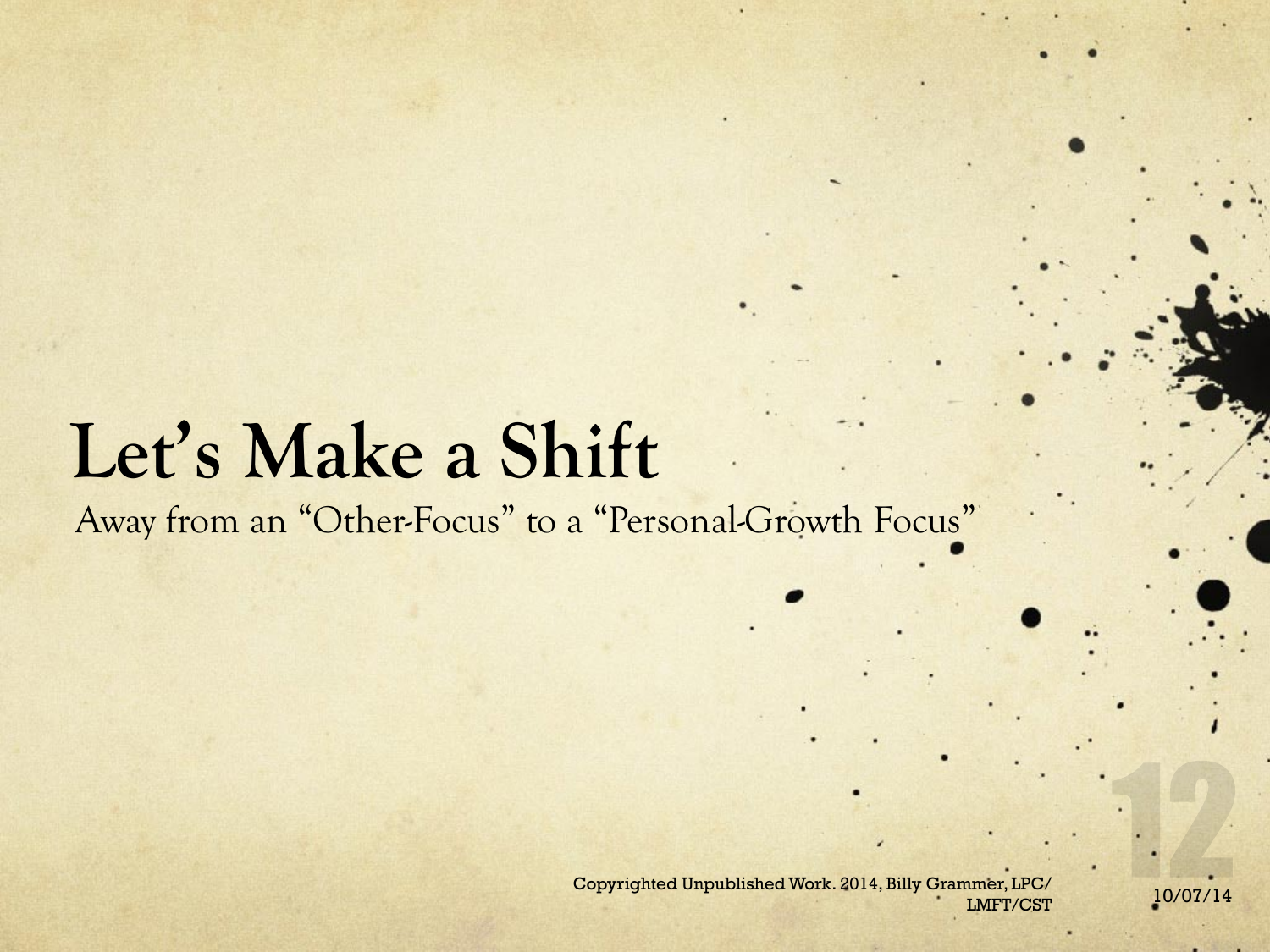# Let's Make a Shift

- Shift away from focusing on everything outside your Hula-Hoop and shift toward everything inside your Hula-Hoop.
- Shift away from thinking your "problems" are outside your Hula-Hoop to focusing on what's going on inside your Hula-Hoop.
- Shift away from confronting others to confronting yourself.
- Shift away from having to change everyone and everything else to a radical acceptance of "what is."

Nothing outside your Hula-Hoop has to "change."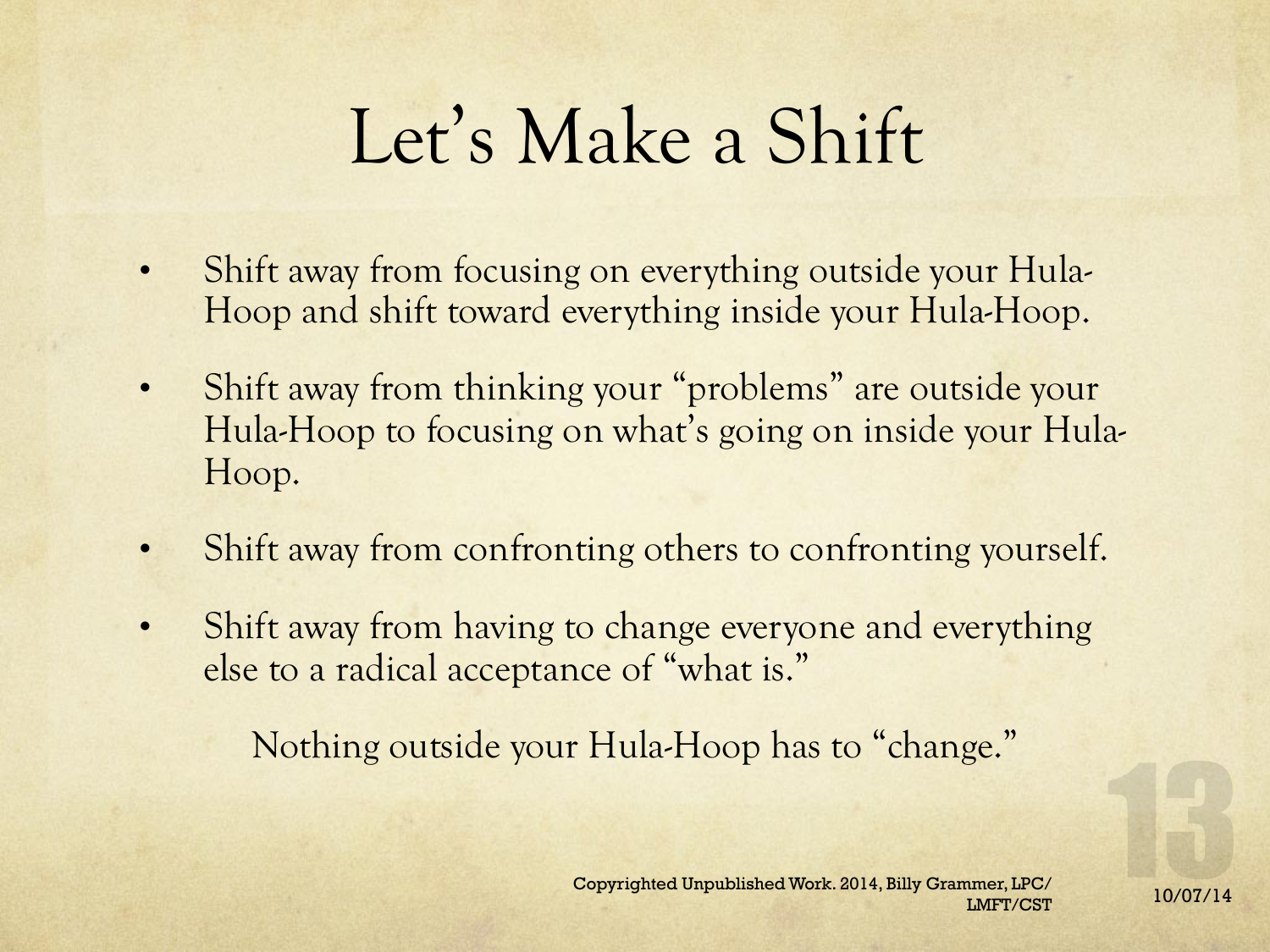# Let's Make a Shift

- Shift away from controlling others to controlling yourself.
- Shift away from using emotions to influence and change others to influencing and changing yourself.
- Shift away from getting others to "accept validate and understand you" to accepting, validating and understanding yourself.
- Shift away from using your "relationship" as your "soothing" mechanism" to using "God" as your stabilizing Center.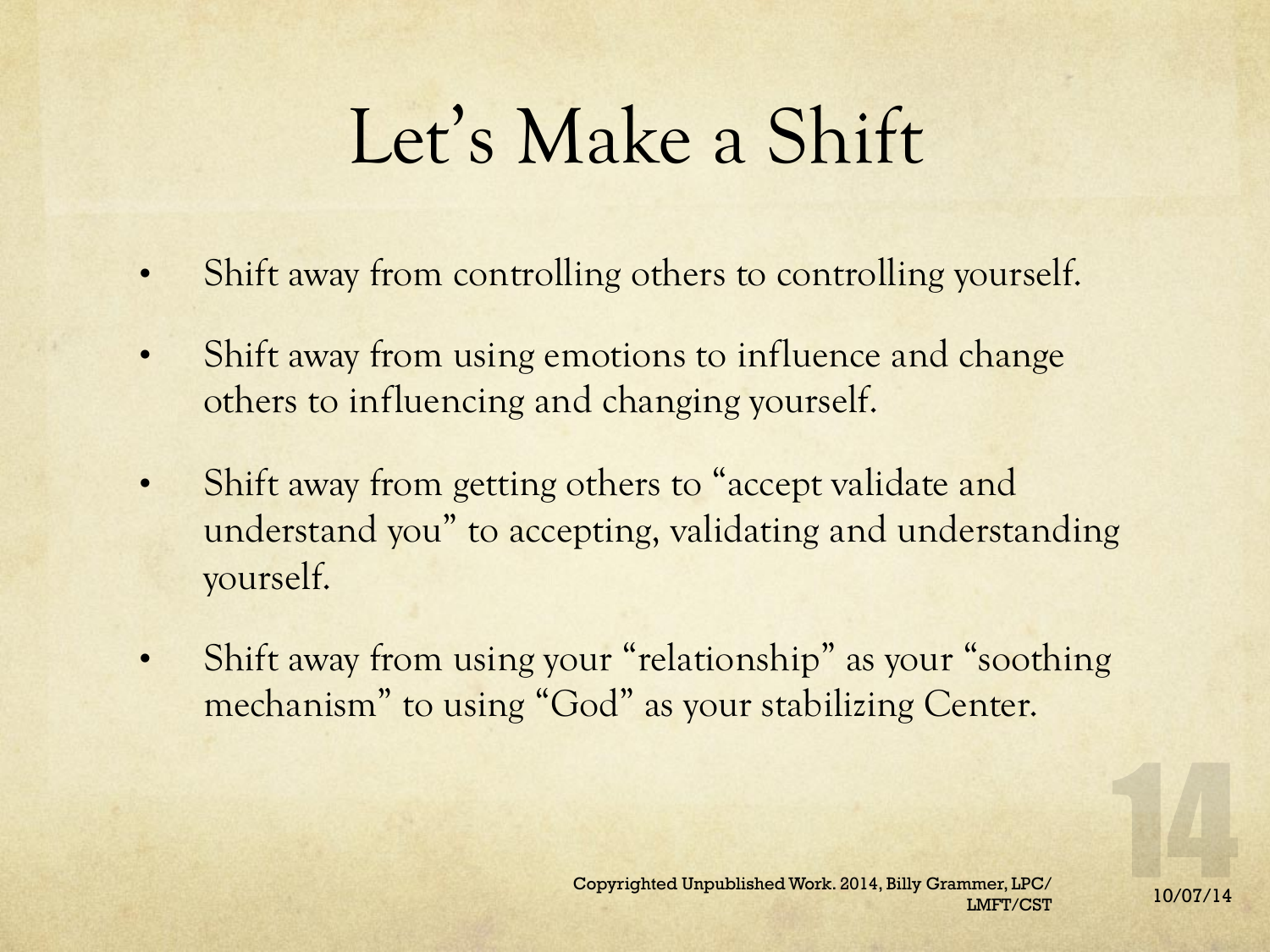Good Question! Thanks for Asking!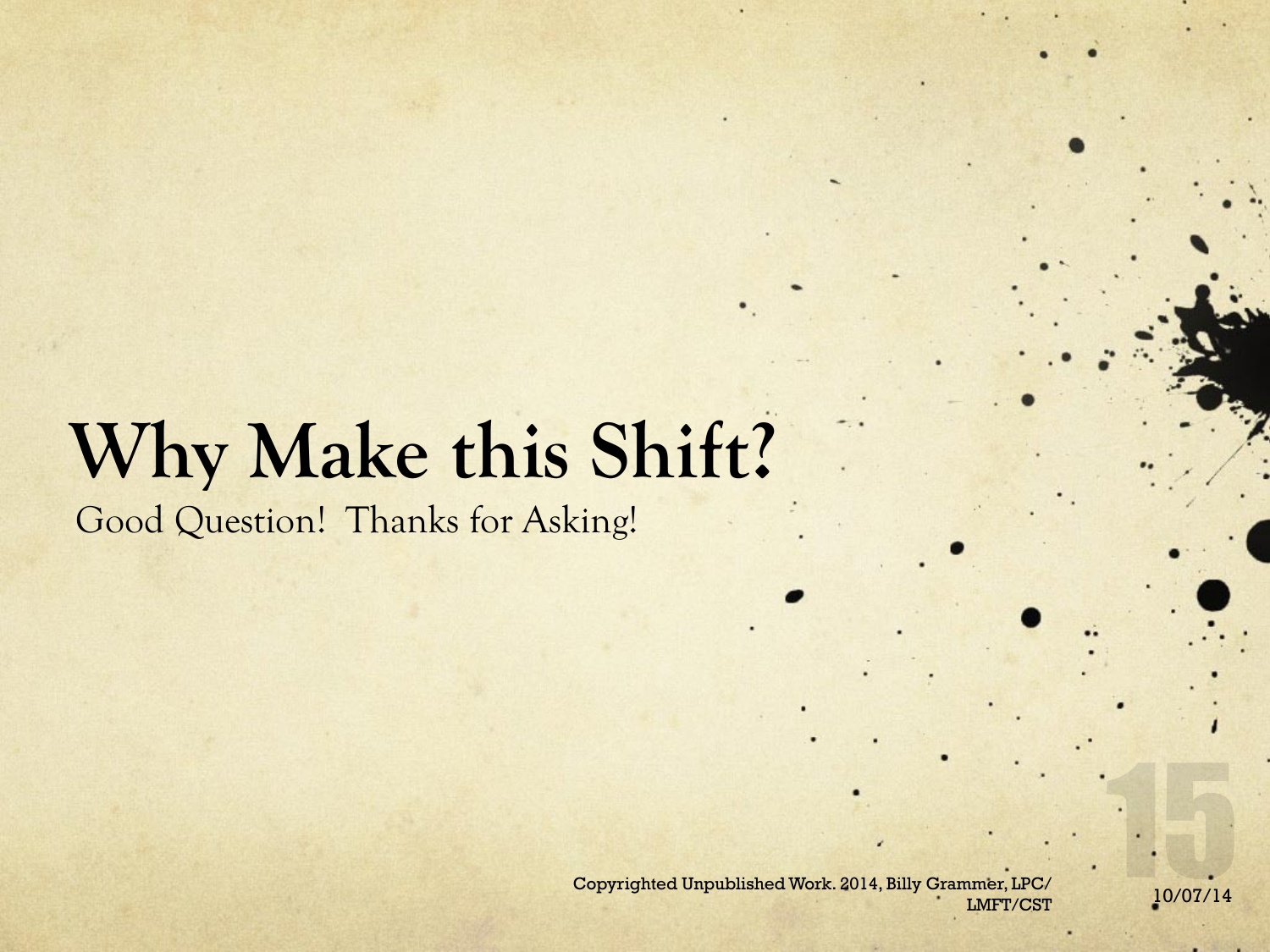The increased significance of personal relationships require more of a sold self, not less.

#### **The Scale of Significance**

2. Your personal growth must keep pace with the increased significance of personal relationships to keep Desire alive.

#### **The Ski Slope of Significant Relationships**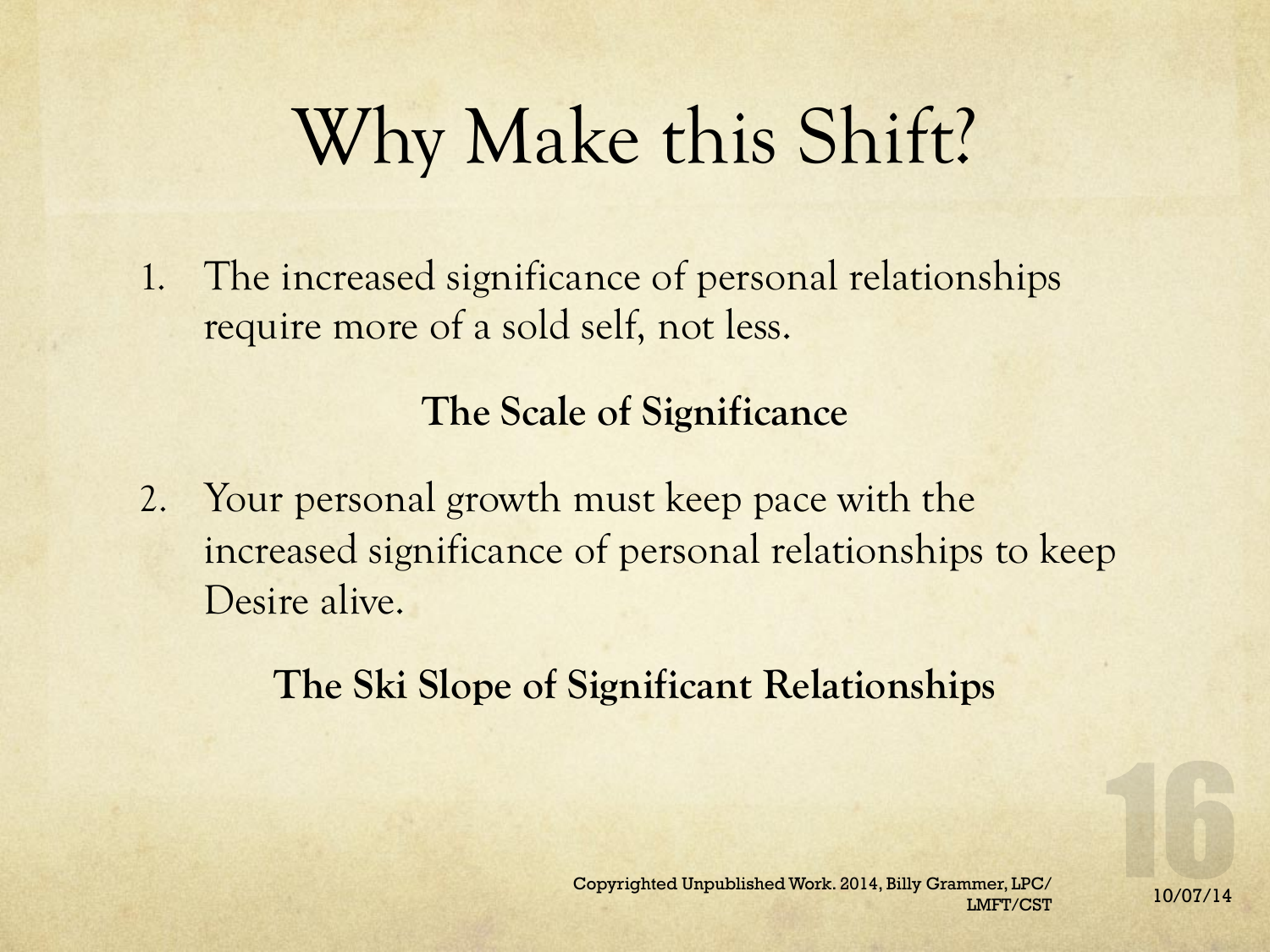3. All relationships create "crucibles of growth." You must work with the tension, not against it to produce "maturity."

**Significant Relationships Create A Pressure Cooker You are in a relationship with "not you."** 

4. Your source of personal satisfaction is not found by getting "more out of your relationship," (i.e. the "other person"), but by getting more out of yourself.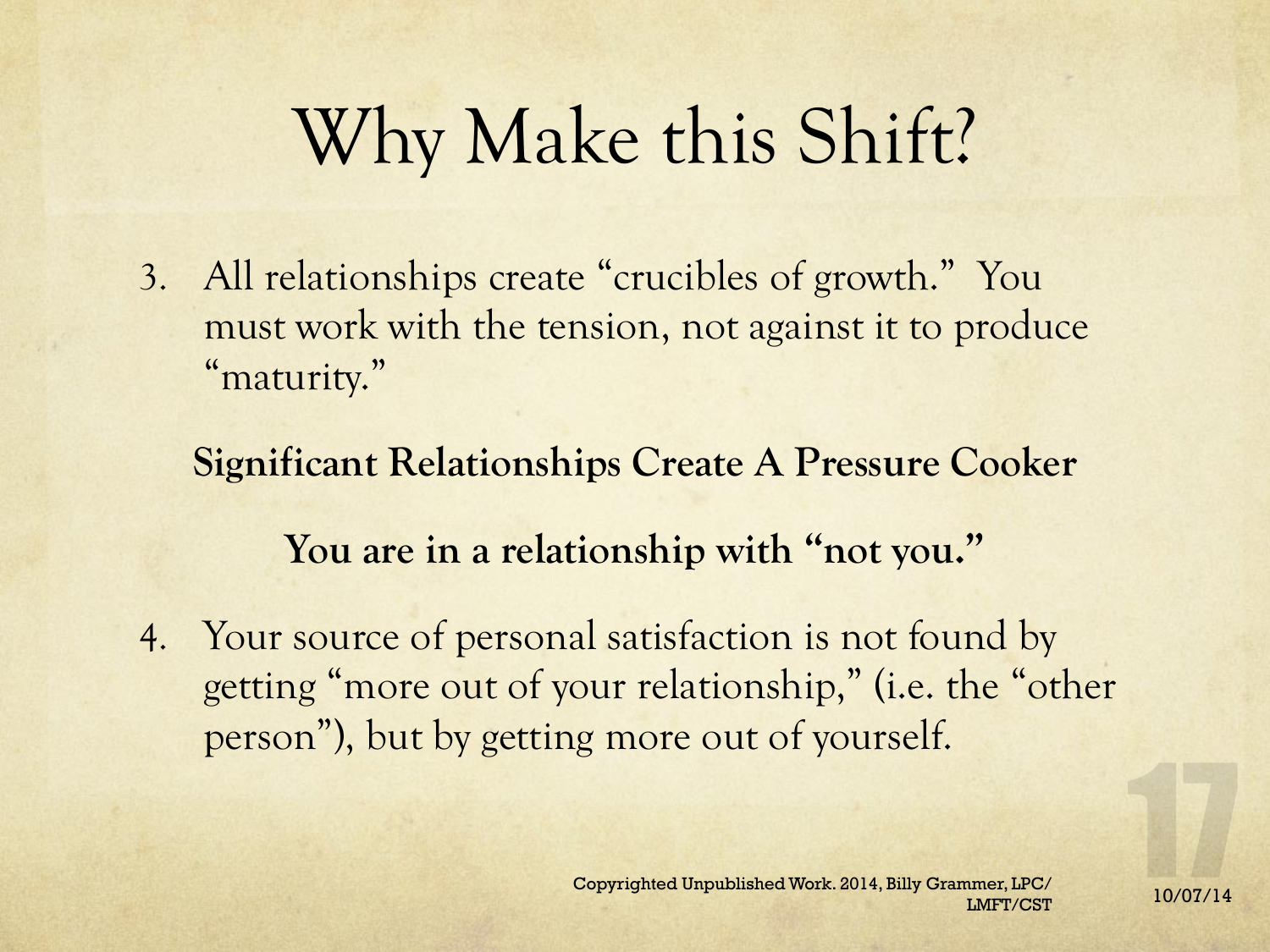5. You can only work on yourself, not the "relationship."

**"We're here to work on our relationship."** 

6. You cannot get the "outcome" by constantly focusing and/ or talking about the "outcome."

**How you get the outcome is important. Outcome is a byproduct.** 

7. Relationships challenge your sense of self. They Challenge How you Know Yourself, Others, and the World.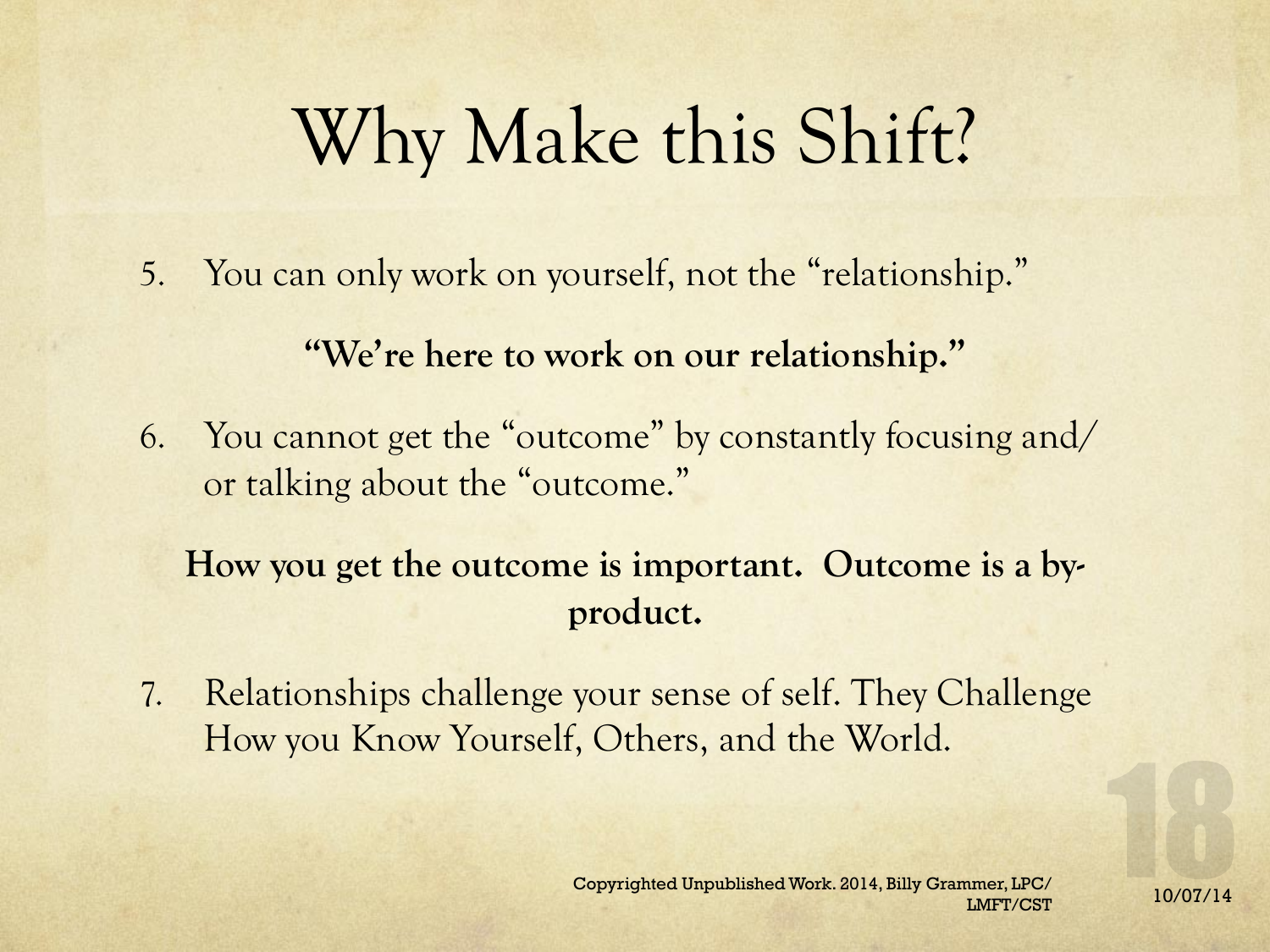8. Influencing others through a "positive relationship connection" is far more effective and increases your own growth.

#### **Assume a Position of Protest**

Attempt to Influence by Being Negative, Using Negative Emotions, Focusing on Faults and Deficiencies, Demanding to be "Right."

#### **Assume a Position of Invitation**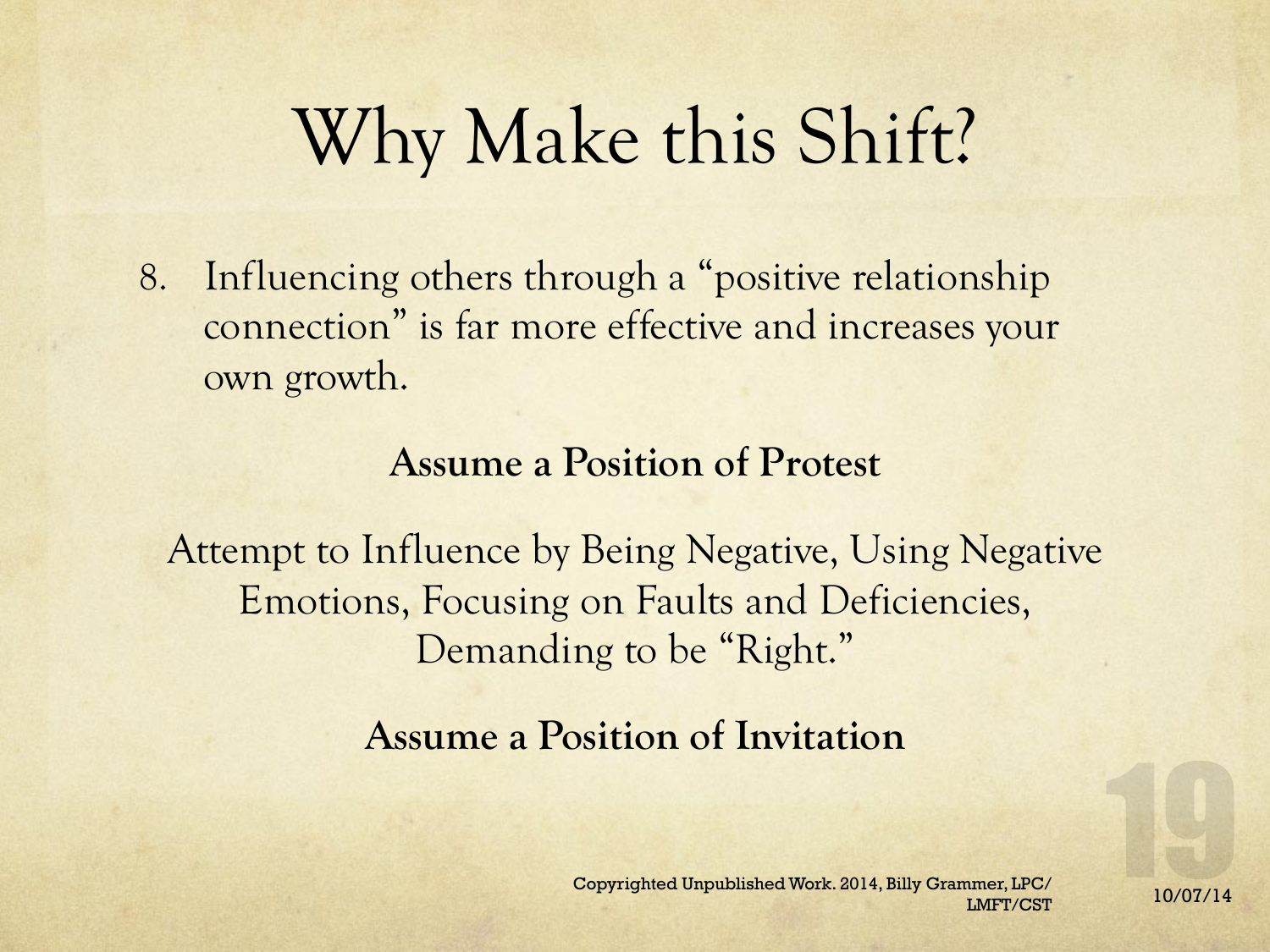# **Making the Shift Toward Personal Growth**

So, What does that Look Like?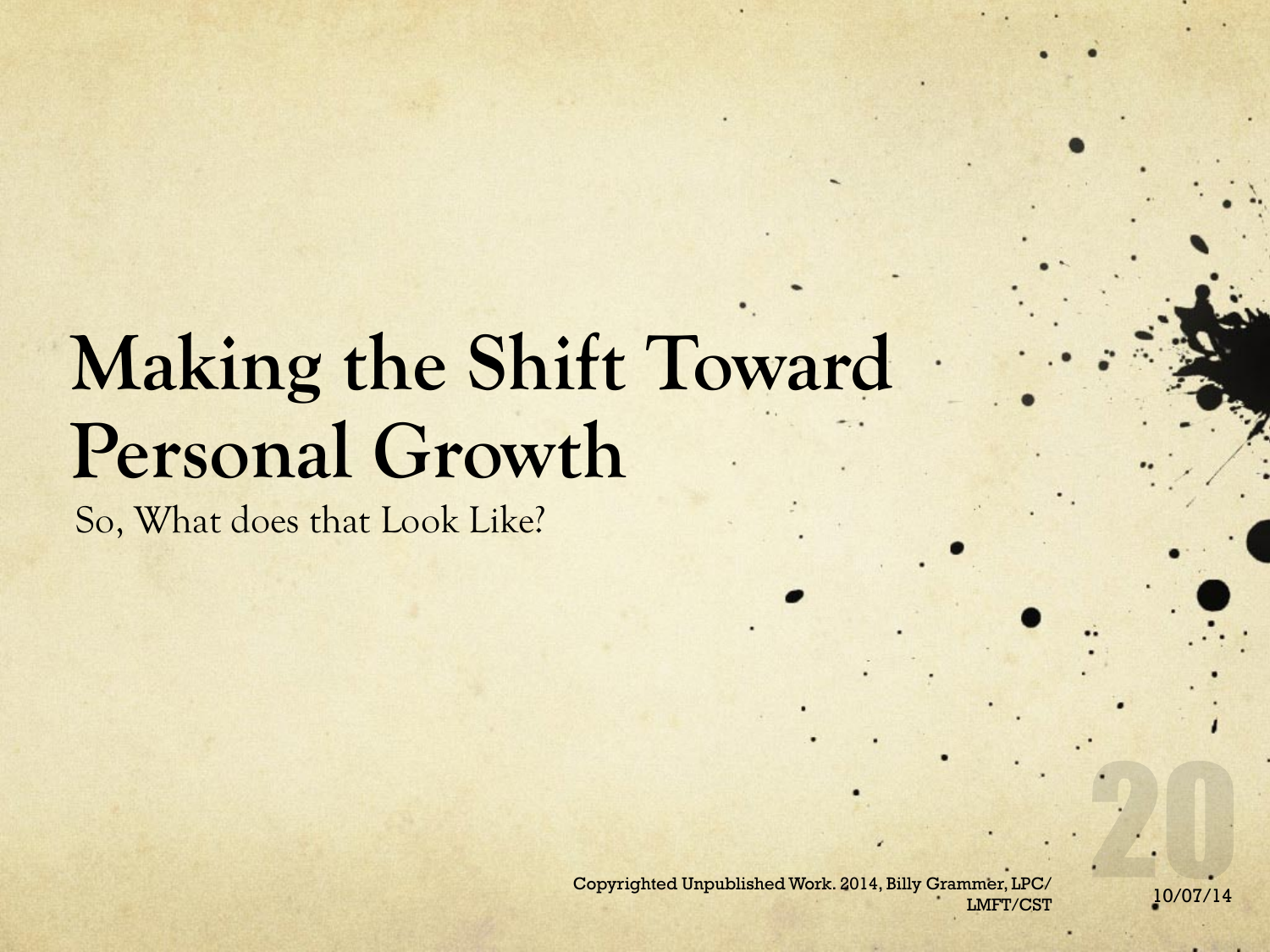#### **Making the Shift toward Growth**

**1. Grow A Solid-Flexible Self 2. Manage Your Emotional System 3. Control Reactivity 4. Find the Value 5. Increase Personal Desire**